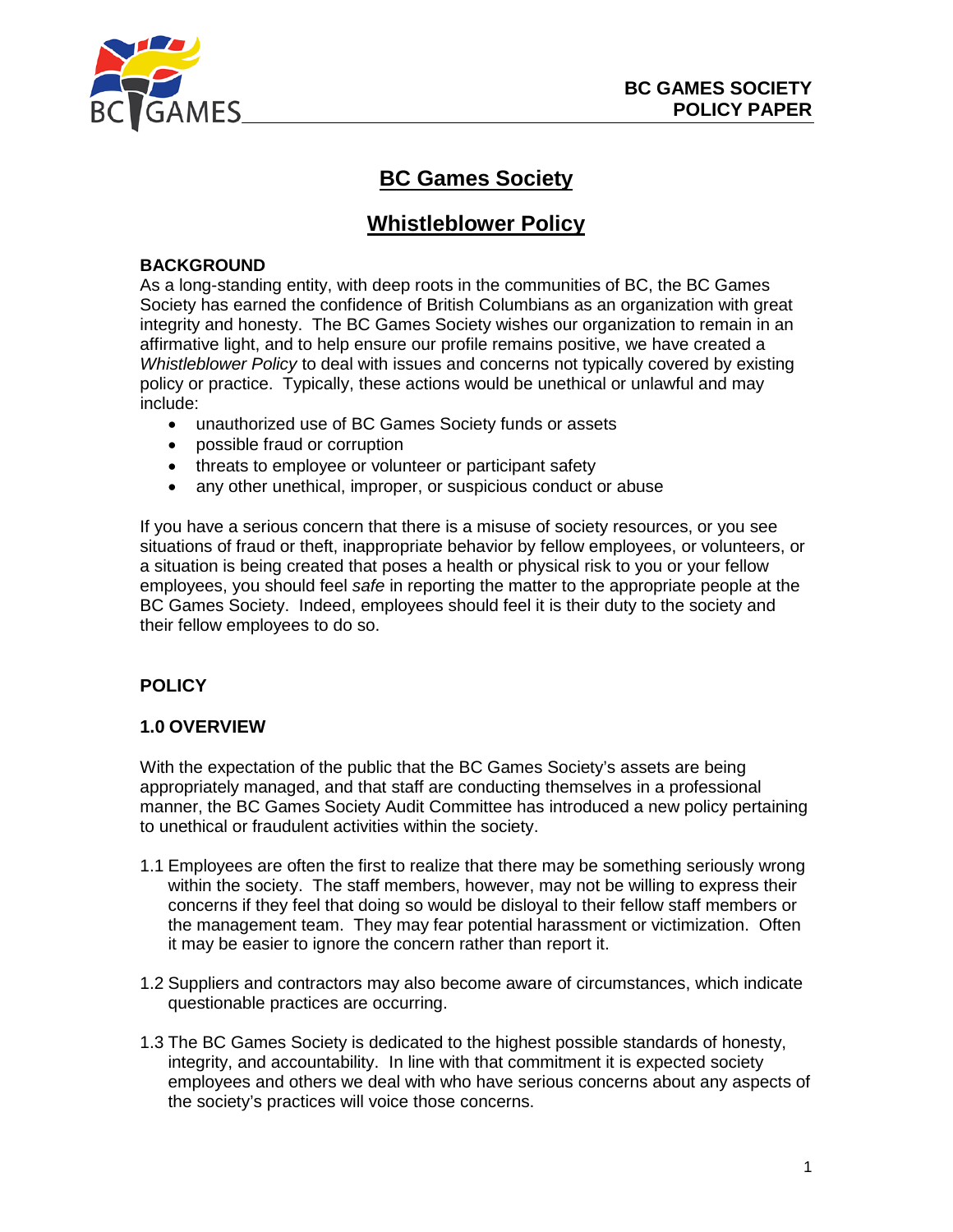- 1.4 The BC Games Society believes that one of the strongest deterrents of malpractice and wrongdoings is the probability that such acts will be reported and investigated thoroughly, that those responsible will be punished and the matter will be promptly resolved.
- 1.5 The BC Games Society intends this policy as a clear message that concerns about potentially fraudulent or unethical practices can be raised without fear of victimization, subsequent discrimination or disadvantage. The society encourages and strives to enable staff to raise serious concerns within the society rather than overlooking a problem or seeking resolution outside of the society. A culture of openness is promoted within the BC Games Society.
- 1.6 This policy applies to all employees, contractors or consultants working for the BC Games Society and suppliers providing services under contract to the BC Games Society.

## **2.0 AIMS AND SCOPE OF THE COMPLAINT POLICY**

2.1 The goals of the Complaint Policy are to:

Encourage staff and others to raise serious concerns they may have:

- Provide a variety of avenues to raise those concerns;
- Provide a response to the person who raised the concern on the actions taken or the result of any investigation;
- Ensure the person is aware of how to pursue their concerns further should they not be satisfied with the response provided;
- Reassure any person voicing a concern or contemplating voicing a concern that they will be protected from possible victimization if they have a reasonable belief that they acted in good faith.

2.2 This policy statement covers any malpractice or wrongdoing by:

- Any employee, contract employee or consultant of the BC Games Society;
- Any member of the BC Games Society Board of Directors;
- 2.3 This policy is intended to cover serious concerns that fall outside the scope of other society policies and procedures. These include:
	- unauthorized use of BC Games Society funds or assets
	- possible fraud or corruption
	- threats to employee, contractor, supplier health or safety in association with society activities or premises
	- any other unethical, improper or suspicious conduct or abuse

There are existing procedures in place to enable employees to lodge a concern relating to their own employment.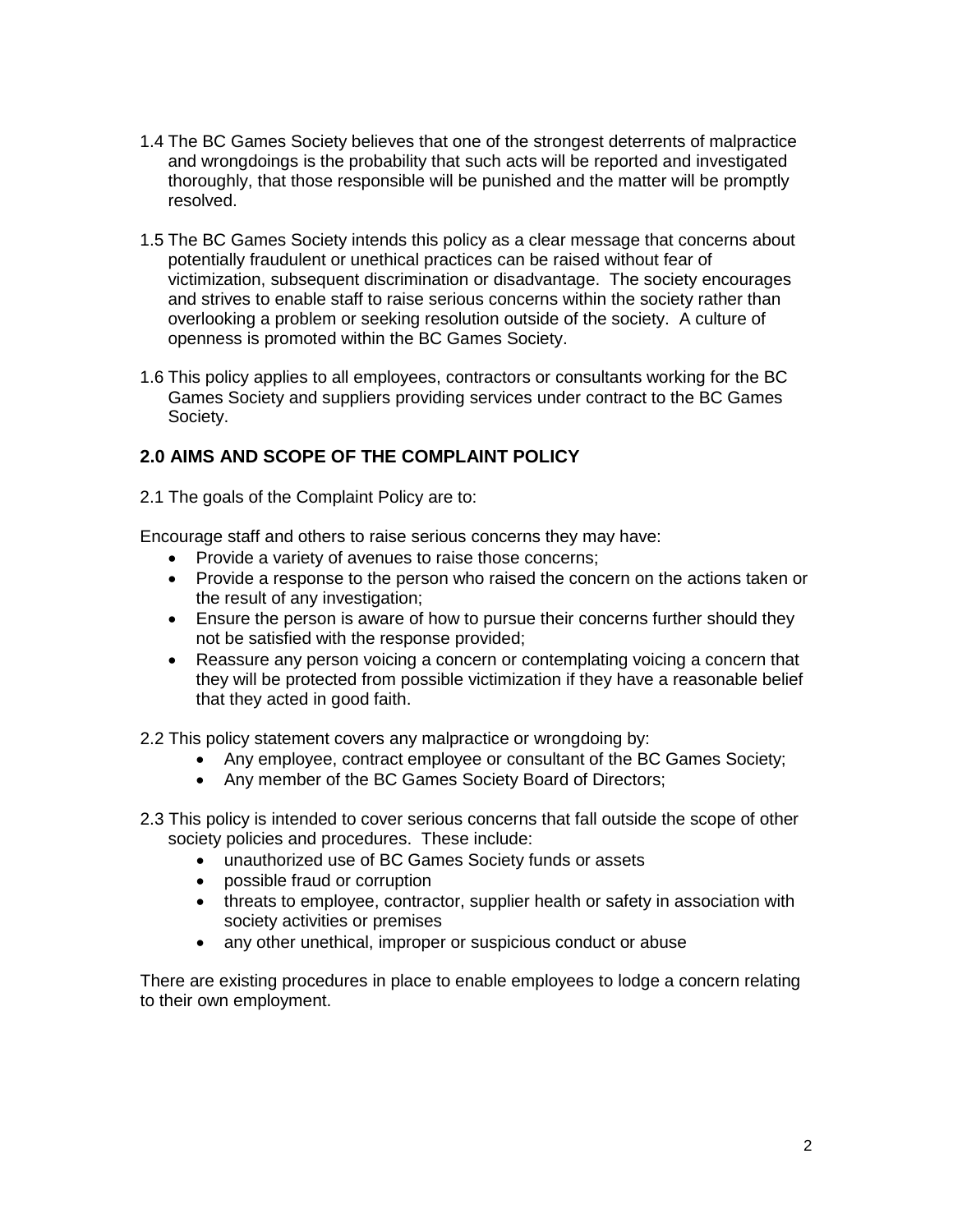#### **3.0 SAFEGUARDS FOR EMPLOYEES**

- 3.1 The BC Games Society is committed to ethical practice and high standards and is supportive of its employees.
- 3.2 The BC Games Society understands that the decision to report a concern is a difficult one to make. For an employee telling the truth, there is nothing to fear, as they would be fulfilling their duty to the society.
- 3.3 The BC Games Society will not tolerate harassment, victimization, or even informal pressure by anyone within the society on an employee. Such conduct will be subject to serious disciplinary action up to and including dismissal. The society will take the necessary action to protect any employee who has reasonable grounds for believing the wrongdoing has or may occur.

#### **4.0 CONFIDENTIALITY**

4.1 All concerns brought to the BC Games Society attention will be regarded as confidential. The employee's identity would only need to be revealed at the appropriate time if they are required to be a witness. Advice on this procedure would be provided at the appropriate time.

#### **5.0 FALSE AND MALICIOUS ALLEGATIONS**

5.1 The BC Games Society will view very seriously any false or malicious allegations that it receives. The making of any false or malicious allegations by any employee of the society will be regarded as a serious disciplinary offence.

## **6.0 RAISING A CONCERN**

6.1 All concerns should be raised to the Audit Committee Chair

Audit Committee Chair BC Games Society c/o KPMG LLP Chartered Accountants 800 – 730 View Street Victoria BC V8W 3Y7 Mark your mail envelope "Private & Confidential" Telephone: 250.480.3515 Alternatively, email: [rdecksheimer@kpmg.ca](mailto:rdecksheimer@kpmg.ca)

- 6.2 The Audit Committee Chair will initially determine whether the complaint is covered under any other policy (i.e. Harassment Policy, Employee Code of Conduct, Conflict of Interest, Confidentiality, etc.). If so, you may be asked to follow the appropriate procedures under that policy.
- 6.3 The Audit Committee Chair does not report to the President and CEO on these matters, but rather reports directly to the Board of Directors.